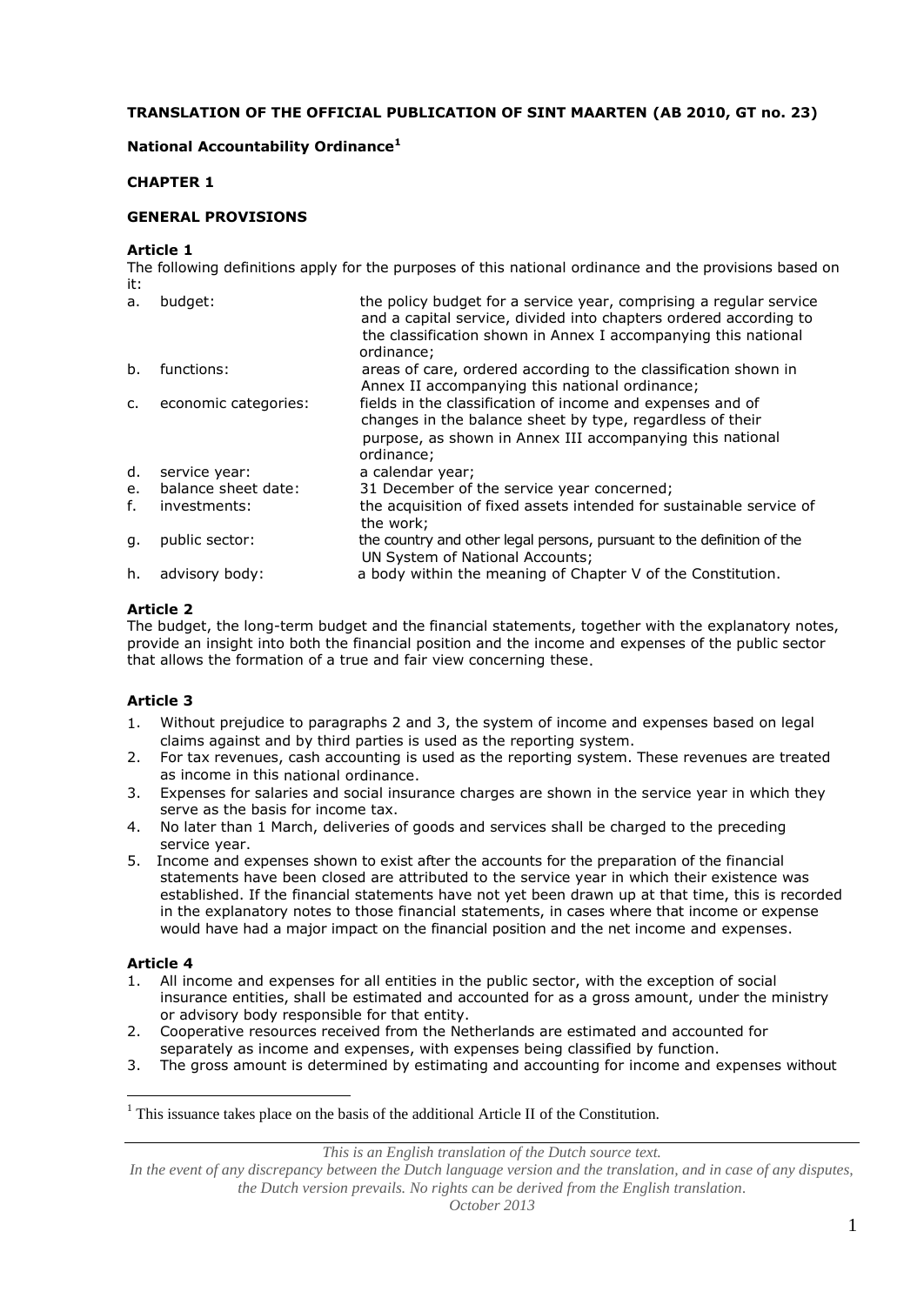applying balancing.

- 4. Reversals of income and expenditure entries that take place in the same service year shall be deducted from the function and economic category in which the original entry was made.
- 5. Settlements between functions, ministries and advisory bodies shall always be entered as financial income and expenses.

# **Article 5**

- 1. Only for serious reasons may the valuation of assets and liabilities and the determination of income and expenses take place on principles other than those applied in the preceding service year.
- 2. The reason for changing the principles shall be explained in the explanatory notes to the financial statements. These shall also provide an insight into the significance of the change for the financial position and for the income and expenses, on the basis of adjusted figures for the current or preceding service year.
- 3. Due care shall be exercised in applying the principles for the valuation of the assets and liabilities and the determination of the income and expenses. Income shall be realised only to the extent that this is realised on the balance sheet date. Expenses and risks originating before the end of the service year shall be taken into account if they have become known before the financial statements are drawn up, in observance of Article 3(4).

# **Article 6**

The authorisation of the budget by Parliament takes place for the estimated income and expenses at the level of economic categories for each ministry or advisory body, and for the obligations to be contracted that are necessary for investments in a service year.

# **Article 7**

- 1. The expenses included in the budget and long-term budget for the regular service are covered by the income included for covering those expenses.
- 2. The liabilities for the capital service included in the budget and the long-term budget are covered by the resources included for covering those liabilities, taking account of the expected revenue from the issue of loans and the balance of income and expenses of the regular service.
- 3. The interest cost standard shall not be exceeded. The interest cost standard equates to 5% of the average realised combined income of the country's public sector in the three years prior to that in which the budget has been or will be submitted.
- 4. If necessary in connection with the recovery of damages caused by exceptional events, including natural disasters, derogation from the financial standards referred to in this Article is permissible. In that case, the explanatory notes shall record how the balance can be restored in due course.

# **Article 8**

If different management associated with separate accounts, budgets and financial statements is regulated by national ordinance for a particular section of a ministry or for a specific government task, the Minister of Finance, by agreement with the minister concerned, may impose different or additional rules for the separate budgets and financial statements regulated in that national ordinance, provided that this does not restrict the transparency and control laid down by this national ordinance.

# **Article 9**

- 1. A minister shall not disclose to the Council of Ministers, to Parliament, or in public any intentions relating to a budget still to be drawn up, or that have financial consequences that exceed the amounts permitted in a current budget, or that assign a different purpose to funds than the one shown in that budget, and shall not make proposals, pledges or other statements in that regard, or with such consequences, before the Minister of Finance has delivered an opinion on this.
- 2. The Minister of Finance shall object to the disclosure of the intentions, proposals, pledges or other statements, referred to in paragraph 1, to the extent that these do not appear admissible to him in view of the general financial policy or the effective management of the country's funds, or do not appear to him to be in reasonable proportion to the policy objectives underlying the budget.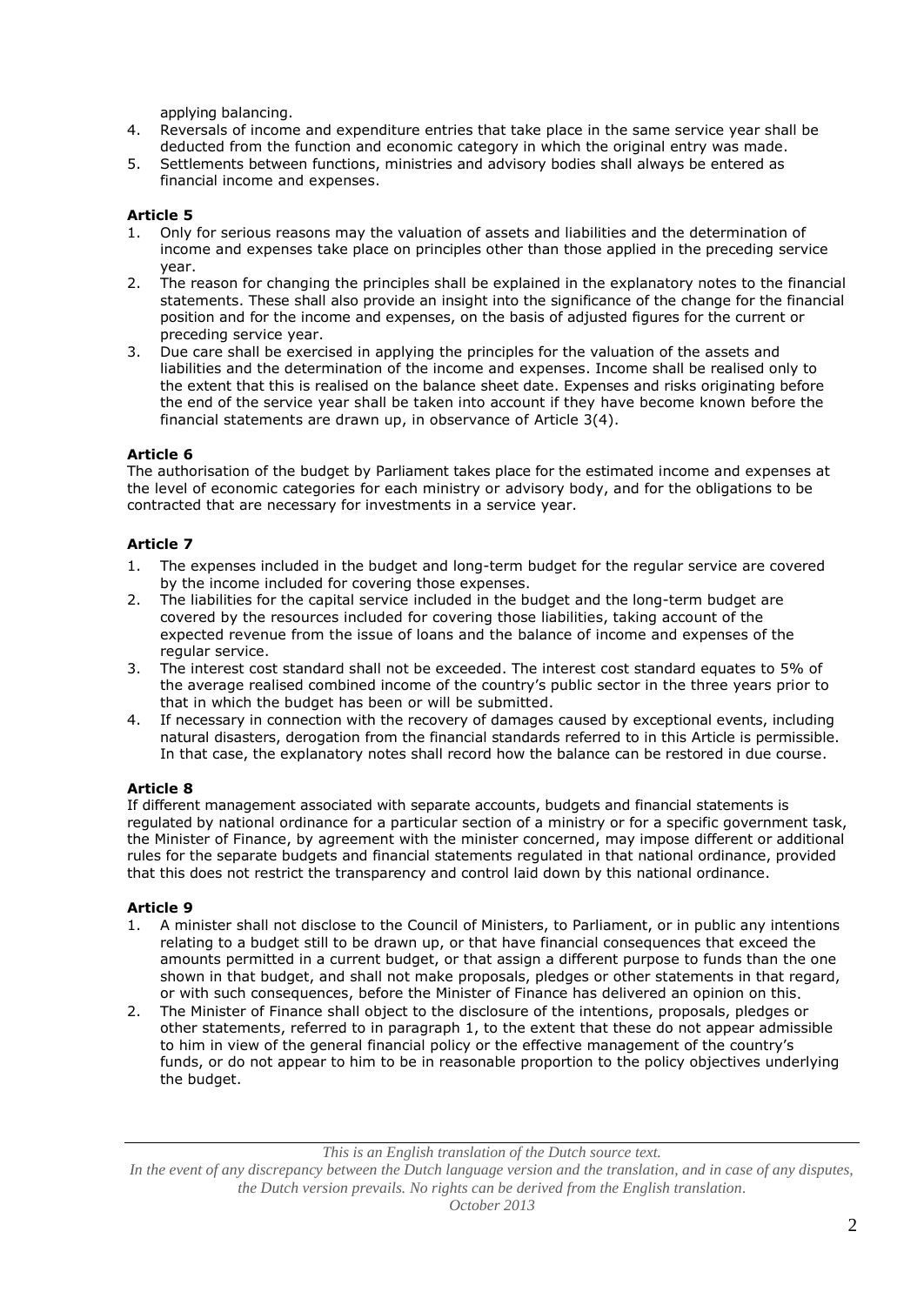- 1. In the explanatory memorandum of a draft national ordinance, national decree, containing general measures, or ministerial regulation in which new policy intentions or pledges are developed with regard to the policy to be pursued, a separate section shall be included, reporting the financial consequences for and the cover by the country.
- 2. A financial section, within the meaning of paragraph 1, shall also be included in other documents in which policy intentions or pledges are notified to Parliament.

# **CHAPTER 2**

### **THE BUDGET**

### **Article 11**

- 1. The budget comprises a regular service and a capital service in which the income and expenses for the service year are estimated.
- 2. Income and expenses are divided into functions and economic categories in each section.
- 3. The budget for a service year includes:
	- a. an estimate of all income and expenses of the regular service;
		- b. an estimate of all obligations to be contracted that are necessary in order to make investments and other capital expenditure of the capital service;
		- c. an estimate of the financing transactions to be agreed for the capital service;
		- d. a recapitulation of the total amounts of income and expenses per section, as well as the net positive or negative balance;
		- e. a recapitulation of the total amounts of income and expenses for each economic category, as well as the net positive or negative balance.

# **Article 12**

- 1. The following shall be added to the budget:
	- a. a review of the personnel to be remunerated;
	- b. a review of the personnel expenses;
	- c. a review of (long-term) financial loans included;<br>d. a review of (long-term) financial loans issued:
	- d. a review of (long-term) financial loans issued;<br>e. a review of quaranteed financial loans and othe
	- e. a review of guaranteed financial loans and other guarantee obligations;<br>f. a review of concessions granted:
	- a review of concessions granted;
	- g. a review of the country's properties;
	- h. a review of the service provision agreements contracted with other public legal persons to perform one of the country's tasks, as well as rental and management agreements;
	- i. a review of the country's participating interests in private-law legal persons;
	- j. a review of expenses for subsidies and contributions to institutions and of other transfers of income;
	- k. a review of the position of the entities, other than the country, forming part of the public sector;
	- l. an abridged and consolidated statement for each section and economic category.
- 2. Any available figures that can promote insight into the policy to be pursued shall be added to the budget. These are deemed to include separate data on large projects.

# **Article 13**

- 1. The budget shall be accompanied by a long-term budget for the income and expenses for at least three of the years immediately following that service year.
- 2. The long-term budget shall match the system of the submitted budget as far as possible and shall be provided with explanatory notes. The estimates for the regular service shall at least be ordered by economic categories and for the capital service, the estimates shall be shown by estimated long-term investments and short-term investments.
- 3. By ministerial regulation rules concerning the design of the long-term budget may be imposed.

*This is an English translation of the Dutch source text.*

In the event of any discrepancy between the Dutch language version and the translation, and in case of any disputes, *the Dutch version prevails. No rights can be derived from the English translation.*

*October 2013*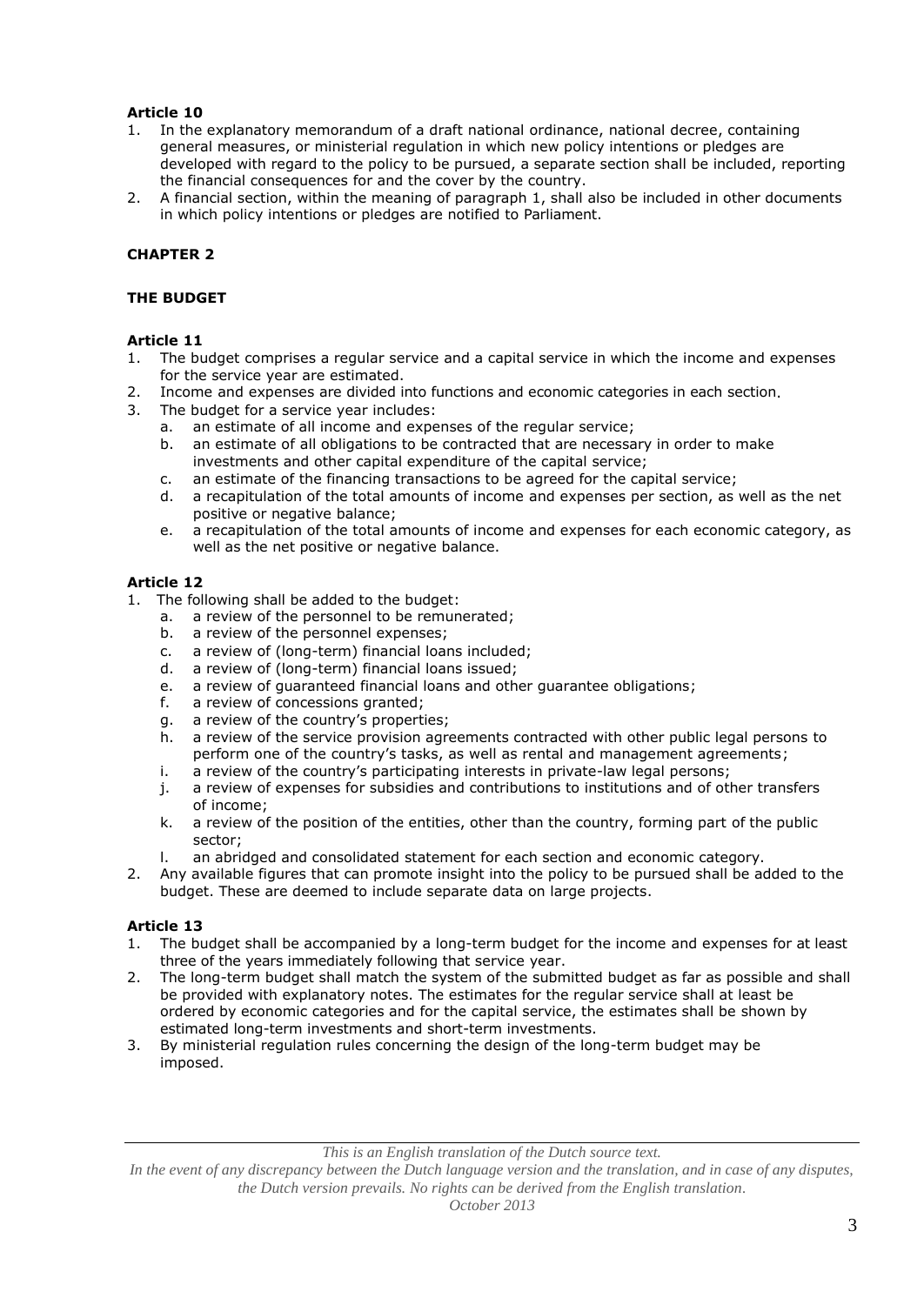- 1. The explanatory notes to the budget shall support the clarity and systematic approach, as further described in Article 15(1).
- 2. The budget shall be explained both by section and by function.
- 3. With regard to each function, the explanatory notes shall provide the following information:
	- a. an explanation of the policy that the government plans in both general terms and in relation to each ministry;
	- b. if the policy is based on one or more statutory regulations, a reference to that regulation;
	- c. the factors underlying the estimates, as well as data concerning the scale of the envisaged activities or performance as far as possible, shown alongside those for the current service year wherever possible and alongside the outcomes for the previous service year.
- 4. The explanatory notes concerning the capital service, referred to in Article 11(3)(b), shall indicate for each investment:
	- a. a description of the relevant investment;
	- b. an estimate of the total amount of the investment and of the service year or service years in which obligations are expected to be contracted for the investment and the obligations already contracted;
	- c. the expected useful life of the asset in which the investment is made;
	- d. the service year in which the expenses shall first be included in the budget, in relation to interest and depreciation, and the amounts of these;
	- e. a further explanation.
- 5. The explanatory notes concerning the capital service, referred to in Article 11(3)(c) and 11(3)(d), shall indicate for each financing transaction:
	- a. a description of the relevant financing transaction, including the interest rate, the term and other financing conditions;
	- b. a further explanation.
- 6. The explanatory notes shall also include an explanation of the country's financial position.
- 7. The explanation in the explanatory notes, referred to in paragraph 6 shall also include the expected liquidity requirement in the service year to which the budget relates.

# **Article 15**

- 1. The budget shall clearly and systematically show the nature and scale of all budgeted income and expenses and the net amounts of these.
- 2. In addition to the estimate of the income and expenses by section and by function, the budget shall show the estimated amount for the current service year following any changes made in this and the amount realised in the preceding service year.
- 3. The budget may contain a (sub)function for unforeseen income and expenses, a (sub)function for unforeseen liabilities for investments and a (sub)function for hidden expenses.
- 4. 'Hidden expenses' as referred to in paragraph 3, may include expenses concerning detection of criminal offences, the estimation of which may only be estimated by the Council of Ministers.

# **Article 16**

- 1. In the preparation of the budget for a particular service, efforts shall focus on enabling Parliament to approve the budget in the year prior to the one for which it serves.
- 2. The national ordinance establishing the budget shall enter into force from 1 January of the service year to which the budget relates.
- 3. If it is not published in the Official Publication until later, it is deemed to enter into force from 1 January of the relevant year. Until this has taken place, management shall be based on the budget for the preceding service year, in order to continue the operation of the service.
- 4. National ordinances amending the budget shall enter into force from the day following the publication date of the Official Publication in which they are placed. If such a national ordinance is adopted after 3p December of the relevant service year, it is deemed to have entered into force on that date.

# **Article 17**

Models of the statements, reviews and recapitulations, referred to in this section, shall be enacted by a ministerial regulation of the Minister of Finance.

*This is an English translation of the Dutch source text.*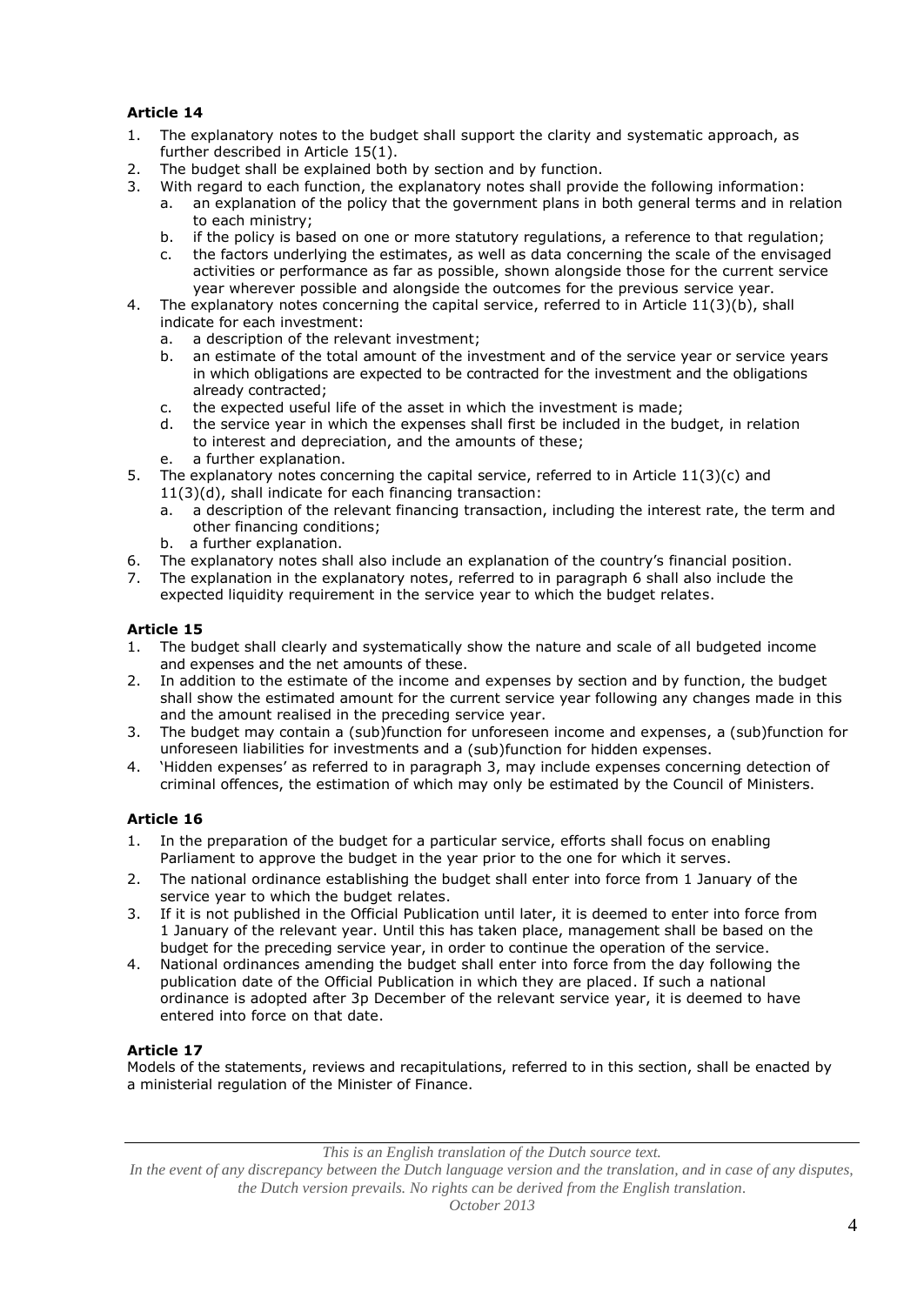# **CHAPTER 3**

### **THE FINANCIAL STATEMENTS**

§ 1. General provisions

### **Article 18**

The financial statements for a service year comprise:

- a. the statement of income and expenses for the regular service;
- b. the statement of realised investments and other capital expenditure as well as the cover realised for the capital service;
- c. a recapitulation of the total amounts of income and expenses per section, as well as the net positive or negative amount;
- d. a recapitulation of the total amounts of the income and expenses for each economic category, as well as the net positive or negative amount;
- e. a balance sheet;
- f. a cash flow statement as referred to in Article 31;
- g. a statement of the actual number of personnel in the service of the country in the past service year;
- h. a review of the personnel costs realised;
- i. a review of the (long-term) financial loans taken up by the public sector;
- j. a review of the (long-term) financial loans issued by the public sector;
- k. a review of guaranteed financial loans and other guarantee obligations;
- l. a review of participating interests in private-law legal persons realised by the country;
- m. a review of the realised costs of subsidies and contributions to institutions and of other income transfers realised;
- n. an abridged and consolidated statement of realised income and expenses by section and by economic category;
- o. explanatory notes to the financial statements; and
- p. a report on the past service year.

#### **Article 19**

- 1. The financial statements on a service year shall be drawn up in observance of what is shown with regard to the financial position in the period between the balance sheet date and 30 April of the year following that service year.
- 2. If it is desirable to bring forward the date of 30 April, this shall take place by national decree, containing general measures.
- 3. If, after 30 April or after a date fixed by national decree, containing general measures, as referred to in paragraph 1, but before Parliament approves the financial statements, new facts emerge, cognisance of which is essential for a good insight as referred to in Article 2, the Minister of Finance shall notify Parliament, the General Audit Chamber and the Internal Accountant of these facts in writing.
- §2. The statement of income and expenses

#### **Article 20**

- 1. The statement of income and expenses referred to in Article 18(a), 18(b), 18(c) and 18(d), and the explanatory notes to this, shall reliably and systematically state the nature and scale of all the country's income and expenses and the net amount of these.
- 2. The financial statements shall be divided by section, function and economic category, ordered in the same way as in the approved budget.
- 3. The statement, referred to in paragraph 1 shall include the estimated amount according to the budget approved for the relevant service year, the amount realised during that service year and the amount realised in the preceding service year.

#### **Article 21**

The net income and expenses shall be included separately in the balance sheet under 'capital and reserves'.

*This is an English translation of the Dutch source text.*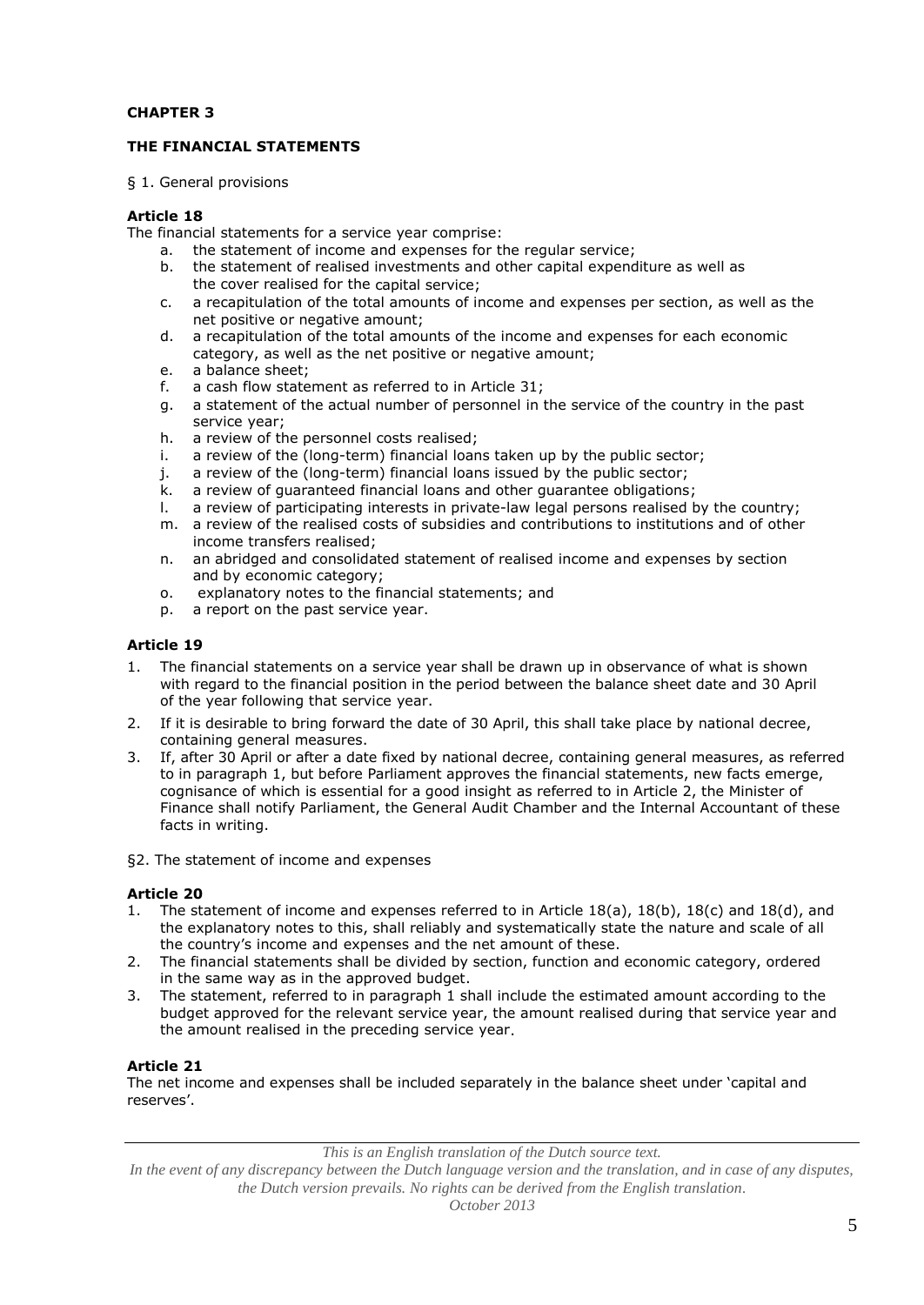§ 3. Explanatory notes to the capital service

# **Article 22**

- 1. The explanatory notes to the capital service shall indicate for each investment:
	- a. a specification of the investments realised in the relevant year, partially or in full;<br>b. the total amount involved in this, with a division that includes the preceding service
	- the total amount involved in this, with a division that includes the preceding service year and the current service year;
	- c. the original estimate of this total amount and changes in this made at a later date;
	- d. whether and when the investment has been completed and if not, when it will be completed and the amount still expected to be involved in this;
	- e. the depreciation and amortisation shown in the statement of income and expenses in that regard;
	- f. a review of current major projects.
- 2. The explanatory notes to the capital service, referred to in Article 18(c) shall indicate:
	- a. for each realised financing transaction, a description of the relevant financing transaction, including the interest rate, the term and other financing conditions;
	- b. a further explanation of each realised financing transaction and a general explanation of the total realised financing transactions in relation to the interest cost standard.
- §4. The balance sheet

# **Article 23**

- 1. The balance sheet and the explanatory notes shall reliably and systematically show the financial position of the country and the size and composition, in asset and liability items, as at the end of the service year.
- 2. For the purpose of comparison, the balance sheet shall also contain the figures as at the end of the preceding service year.

# **Article 24**

- 1. In the balance sheet, the assets shall be divided into fixed and current assets, depending on whether they are intended for the performance of work on a permanent basis or otherwise.
- 2. The fixed assets shall be analysed by intangible, tangible and financial fixed assets.
- 3. A statement shall be provided of the balance of the fixed assets, referred to in paragraph 2 at the start of the service year, of changes during the service year and of the balance at the end of that service year.
- 4. Disinvestments shall be shown in a separate section of the financial statements, with explanatory notes concerning both the proceeds and the book value at the time of disposal.
- 5. Every difference between proceeds and the book value shall be accounted for separately in the statement of income and expenses.
- 6. In 'current assets', the stocks, current receivables, current investments, prepayments and accrued income and cash shall be shown separately.

# **Article 25**

- 1. In the liabilities column of the balance sheet, the capital and reserves, provisions, long-term liabilities and current liabilities shall be shown separately.
- 2. With regard to the capital and reserves, provisions and long-term liabilities, separate specifications shall be provided with the balance sheet concerning that part of the capital and reserves and the provisions expected to be deployed within one year.
- 3. With regard to the capital and reserves and each provision as referred to in paragraph 2, a statement shall be provided of the balance at the start of the service year, changes in the

course of the service year and the balance at the end of that service year.

- 4. The part of the long-term liabilities that is payable on demand or that falls due within one year shall be shown separately in 'current liabilities'.
- 5. Short-term debt and accruals and deferred income shall be shown separately in 'current liabilities'.

*This is an English translation of the Dutch source text.*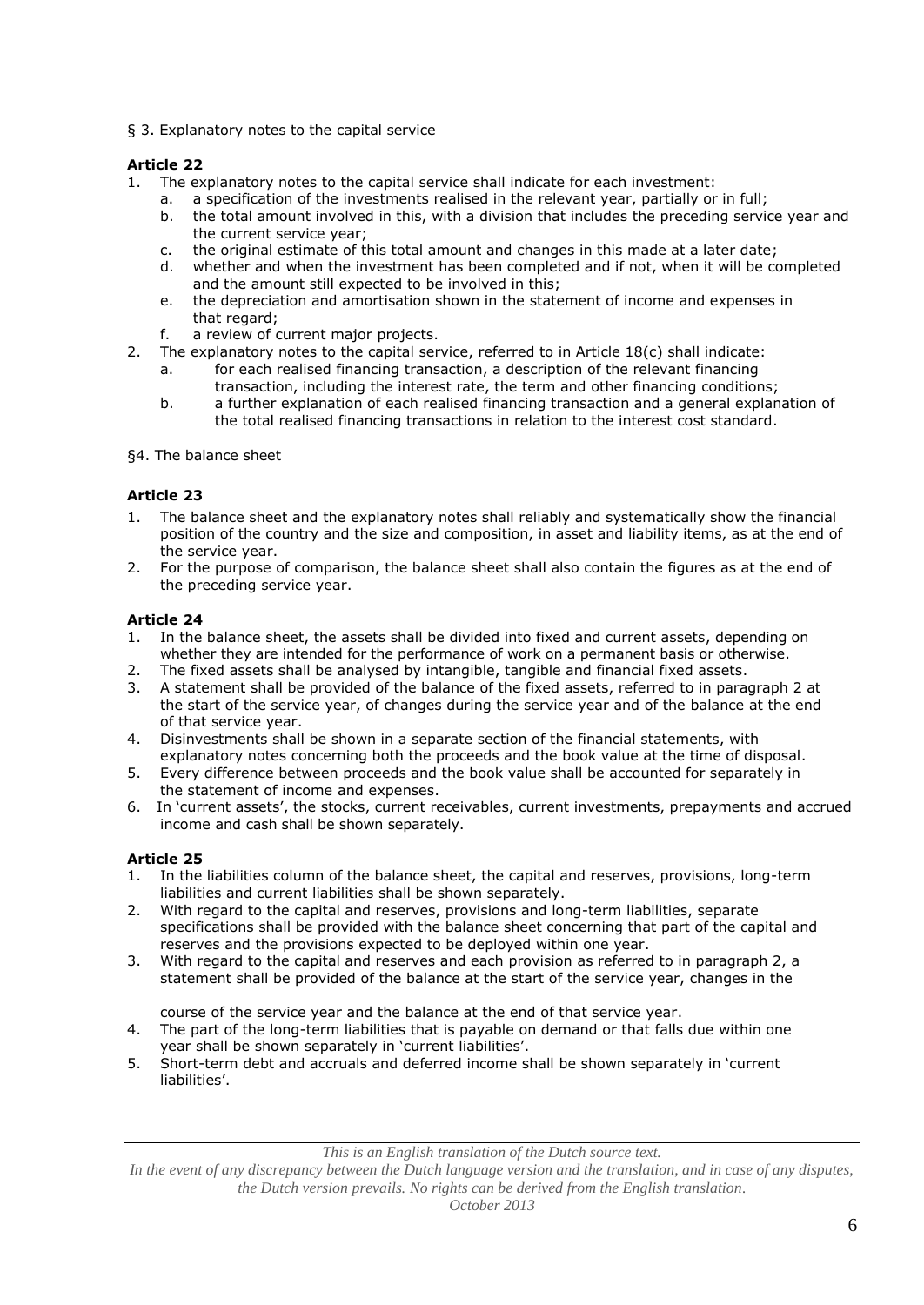- 1. In applying the valuation and depreciation methods, the accrual basis of accounting shall be applied.
- 2. Assets and liabilities shall in principle be valued at historical cost or face value.
- 3. If necessary, assets that are financed fully or partially by third parties shall be valued at historical cost or the cost applying on the transfer date.
- 4. In principle, annual depreciation will be applied to fixed assets with a limited useful life, according to a method based on the expected future useful life of the asset.
- 5. By national decree, containing general measures, amounts below which investments may not be capitalised shall laid down. These amounts shall be taken directly to the income and expense statement for the regular service.
- 6. Impairments of all assets shall be realised immediately, regardless of the balance of income and expenses.
- 7. Diminutions in the value of fixed assets shall be taken into account in their valuation if the diminution is expected to be permanent.
- 8. By derogation from paragraph 2:
	- a. assets acquired partially or in full from third parties other than at the market price and titles of which are transferred to the country shall be valued as far as possible at the market rate on the transfer date;
	- b. stocks shall be valued at the market rate, if this is lower than the historical cost;
	- c. receivables shall be valued less any provisions for irrecoverable debts;
	- d. current investments shall be valued at the market rate, if this is lower than the historical cost.
- 9. In the valuation of the capital and reserves, the net income in a service year shall be added to the capital and the expenses deducted from reserves.

# **Article 27**

In the determination of depreciation amounts, referred to in Article 26(4):

- a. to the extent that investments involve amounts of ANG 100,000 or more, an amount shall be charged to the statement of income and expenses for the regular service in the service year, in proportion to the time between the delivery date and the balance sheet date;
- b. depreciation of investments involving less than the amount referred to under a shall first take place in the service year following the year of delivery.

# **Article 28**

Provisions shall be formed for:

- a. liabilities and losses of which the amount is uncertain on the balance sheet date, but which can reasonably be estimated;
- b. risks existing on the balance sheet date with regard to certain liabilities or losses to be expected, the amount of which can be estimated with a reasonable degree of probability;
- c. expenses that will be incurred in a subsequent service year, provided that such expenses originate partly in the current service year or in a preceding service year and the provision serves to spread the costs evenly over a number of service years.

# **Article 29**

The following shall be added to the balance sheet:

- a. a review of subsidies to institutions, contributions and other income transfers still to be settled, by year of allocation, as well as a review of the subsidies, contributions and other income transfers paid in the service year under review;
- b. a review of the country's receivable subsidies, contributions and other income transfers still outstanding, by year of allocation, as well as a review of the subsidies, contributions and other income transfers settled during the year under review;
- c. a statement of the tax demands made in the past service year and preceding service years and the expected future tax revenues relating to these;
- d. a statement of guarantee obligations granted prior to the balance sheet date that had not yet expired on that date;
- e. a review of other significant financial obligations for future service years that, according to

*This is an English translation of the Dutch source text.*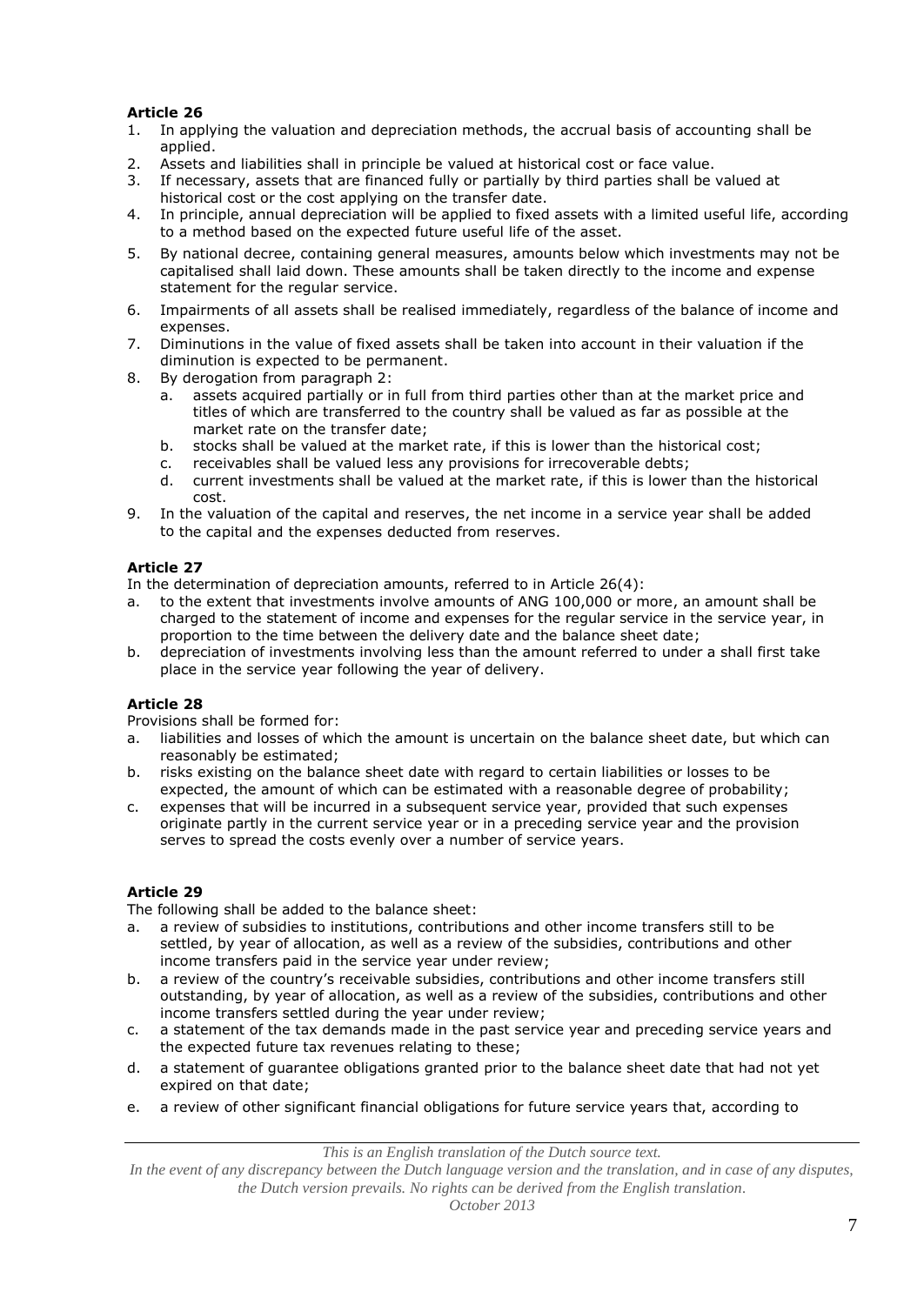generally accepted principles, need not be included in the balance sheet, such as those arising from long-term contracts;

- f. a review of the country's participating interests in private-law legal persons, to be shown at the net asset value, with the historical cost included for information.
- § 5. The cash flow statement

### **Article 30**

- 1. By distinguishing types of incoming and outgoing cash flows, the cash flow statement provides a full and specified explanation of the analysed changes in cash assets in the course of the relevant service year.
- 2. By a regulation of the Minister of Finance the form in which the statement, referred to in paragraph 1 is presented, the data it contains and the analysis of these data shall be laid down.

§6. The explanatory notes to the financial statements and the report

### **Article 31**

Without prejudice to Article 22(1), the explanatory notes to the financial statements shall in any event include:

- a. the principles for the valuation of assets and liabilities;
- b. the principles for the determination of the income and expenses;
- c. the changes in the budget.

#### **Article 32**

- 1. The report on the past service year shall be included in the documents accompanying the financial statements as a separate memorandum.
- 2. The report shall in any event contain an explanation of whether and the extent to which the policy intentions formulated in advance with regard to the relevant service year were realised.

#### **Article 33**

The models of the statements, reviews and recapitulations, referred to in this section shall be enacted by a regulation of the Minister of Finance.

# **CHAPTER 4**

### **PROCEDURAL AND ADMINISTRATIVE RULES CONCERNING THE BUDGET AND THE FINANCIAL STATEMENTS**

§ 1. The preparation of the budget

#### **Article 34**

- 1. Each minister shall present the Minister of Finance with estimates for each part of the administration that he manages, no later than 1 May of each year. These estimates shall be accompanied by an explanation of the policy to be pursued and of the draft of the explanatory memorandum.
- 2. The estimates, referred to in paragraph 1 relate to the income and expenses that can be expected both in the coming service year and in at least the three subsequent years, as well as the investments regarded as desirable in the same period and other capital expenditure.
- 3. The Minister of Finance may object to the estimates, referred to in paragraph 2 if, in view of the general financial policy or the effective management of the country's funds, these do not appear to him as admissible or in reasonable proportion to the objectives of the policy underlying the budget.
- 4. By a regulation of the Minister of Finance further rules concerning the preparation and design of the estimates, referred to in paragraphs 1 and 2 shall be enacted.

#### **Article 35**

In drawing up the budget, the Minister of Finance shall take account of the following:

*This is an English translation of the Dutch source text.*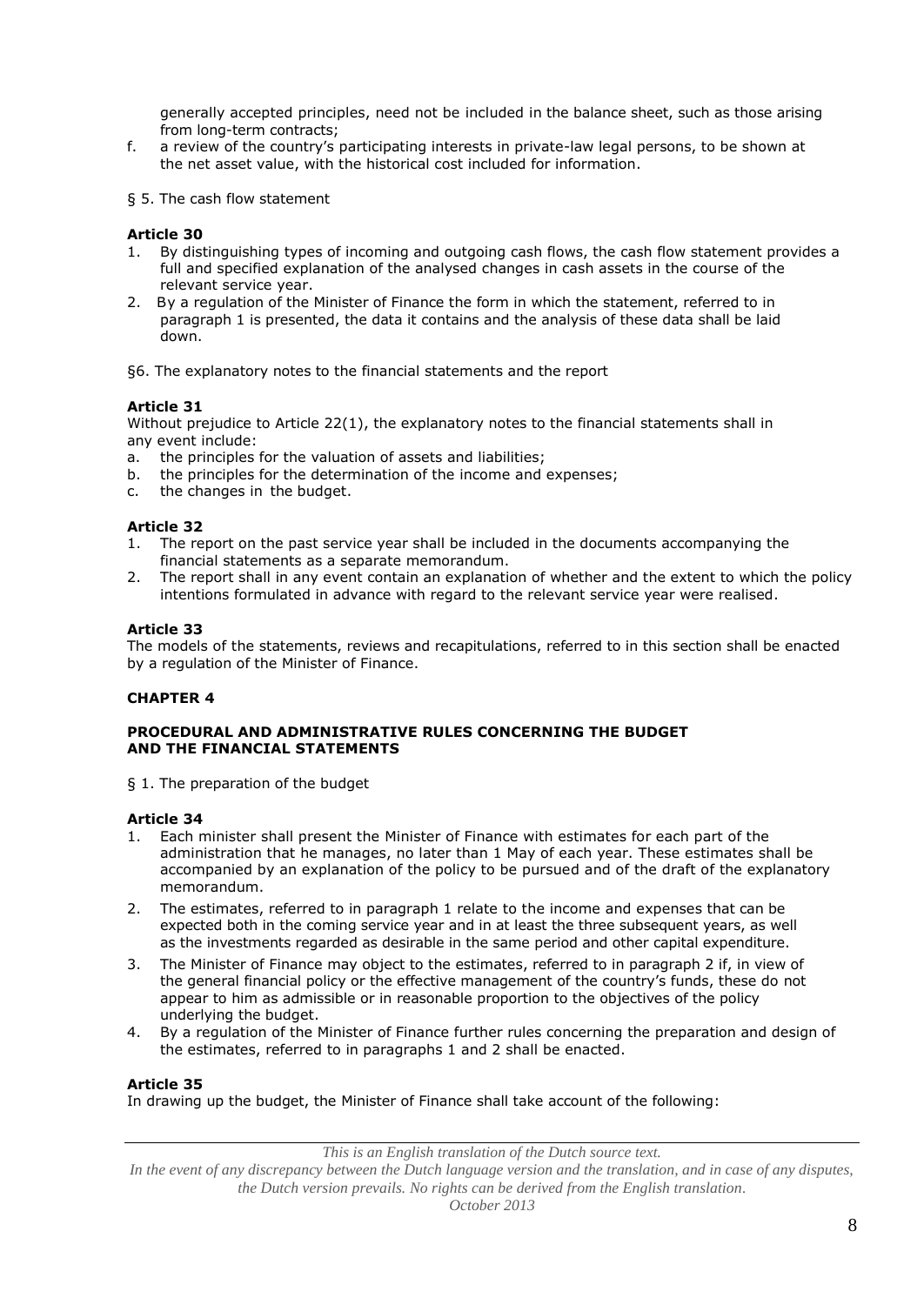- a. the estimate of the expenditure required for Parliament in the following year, as determined by the Presidium of Parliament;
- b. the estimate of the expenditure required in the following year for the Council of Advice, the General Audit Chamber, the Ombudsman and the Electoral Council, as sent to Parliament by the deputy chairman, the chairmen and the Ombudsman respectively; as well as
- c. the estimates of the expenditure required in the following year for other advisory bodies, as presented by the chairmen of these bodies to the minister.

For the country's contributions to the maintenance and management of bodies instituted by mutual arrangements as referred to in Article 38(2) of the Charter for the Kingdom of the Netherlands, the department of the body authorised for that purpose shall send the Minister of Finance a timely estimate of the required expenditure.

# **Article 37**

On the basis of the estimates, referred to in Article 34 and the contributions, referred to in Article 36 and other data necessary for that purpose, the Minister of Finance shall submit a draft national ordinance concerning the establishment of the budget to the Council of Ministers, accompanied by the appropriate explanatory memoranda concerning the budget for the coming service year and the long-term budget to be added to this pursuant to Article 13(1).

# **Article 38**

Draft national ordinances concerning the establishment of the budget, with the accompanying explanatory memoranda, amended or otherwise, shall be adopted by the Council of Ministers following consultation of the Council of Advice and shall then be submitted to Parliament by the Minister of Finance, on behalf of all individual ministers, no later than the second Tuesday of September.

# **Article 39**

- 1. The Minister of Finance shall send the draft national ordinances referred to in Article 38, together with the accompanying explanatory memoranda, to the General Audit Chamber for information as soon as they have been submitted to Parliament.
- 2. These dispatches shall take place in observance of the provisions of the National ordinance concerning the General Audit Chamber.

# **Article 40**

- 1. The section of the notes, referred to in Article 14(2) concerning the functions of Parliament, the Council of Advice, the General Audit Chamber, the Ombudsman, the Electoral Council and the other advisory bodies shall also state the amount that each of these institutions itself considers necessary for that purpose.
- 2. In the section of the notes, referred to in Article 14(4) concerning the obligations for investments of Parliament, the Council of Advice, the General Audit Chamber, the Ombudsman, the Electoral Council and the other advisory bodies shall also state the amount that each of these institutions itself considers necessary for that purpose.
- § 2. The implementation of the budget

# **Article 41**

- 1. Without prejudice to paragraphs 3 and 4, the minister responsible for the management of the relevant functions in the budget shall dispose of the amounts permitted for that purpose in the budget. 'Dispose of' refers to the authority for and the contracting of financial obligations.
- 2. The minister responsible for the management of the relevant functions in the budget is responsible for the effectiveness and efficiency of the policy underlying the budget and for the effectiveness of the operations of a ministry.
- 3. With regard to the amounts permitted in the budget for hidden expenses as referred to in Article 15(4), the minister concerned shall, on each occasion, dispose of these after the Prime Minister has approved a proposal to that effect by the relevant minister. At the request of the General Audit Chamber, the Prime Minister or the minister concerned shall provide information on the funds the

*This is an English translation of the Dutch source text.*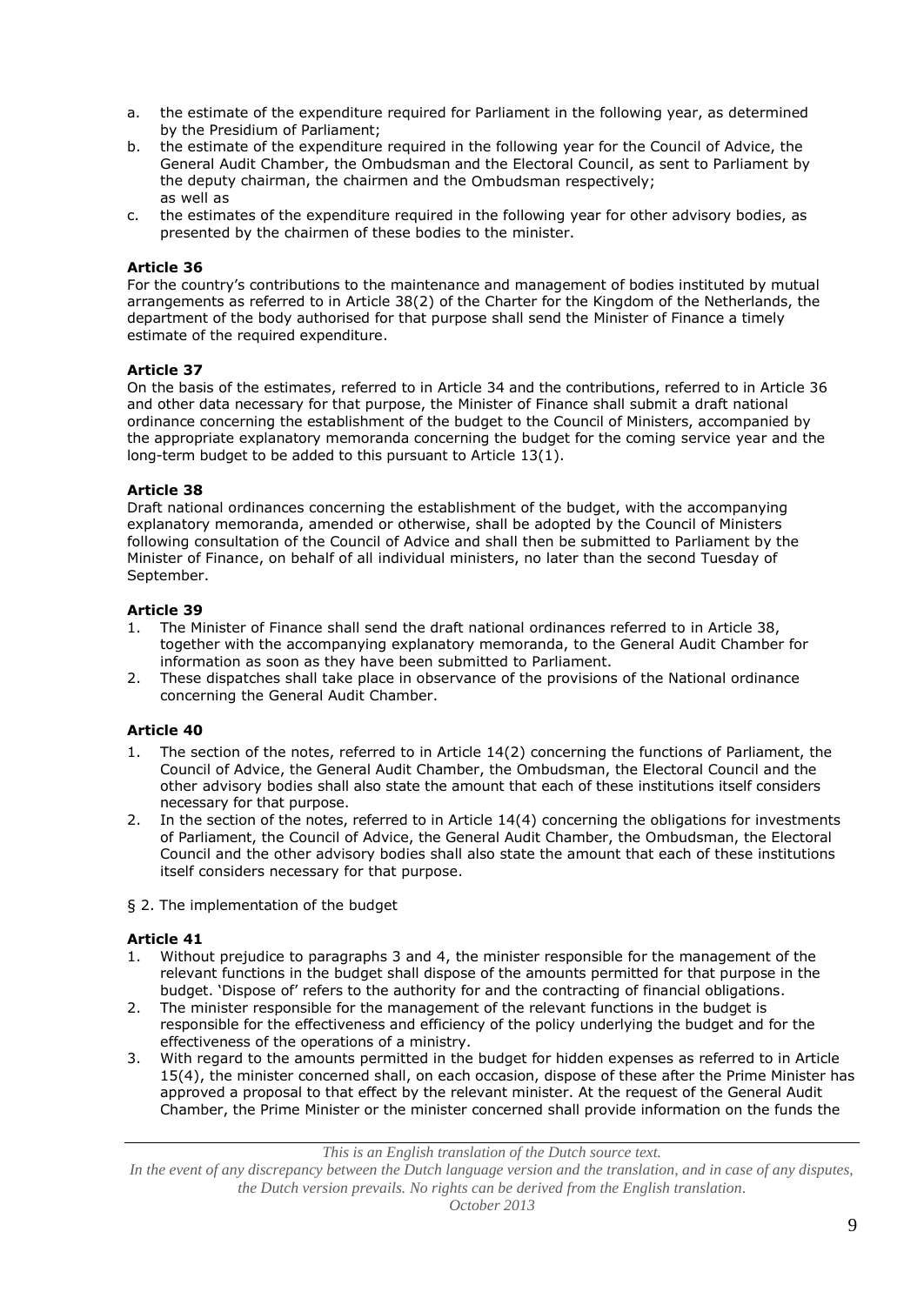minister concerned has disposed of for the function of hidden expenses. Such information shall be provided in observance of the National ordinance concerning the General Audit Chamber, to the extent that relevant rules are laid down in that national ordinance.

- 4. With regard to amounts that he explicitly designates, which are permitted in the budget but do not form part of those referred to in paragraphs 3 and 4, the Minister of Finance may determine that these may be disposed of only with his consent.
- 5. Paragraph 1 is likewise applicable to officials responsible for the management of the budget of an advisory body.

# **Article 42**

- 1. For each function, if necessary sub-divided by department or implementing service, the Minister of Finance, if he himself is the minister concerned, or the minister concerned together with the Minister of Finance, shall designate the secretary general of the relevant ministry or the designated head of the relevant organisational unit to dispose of the amounts designated in the relevant order which appear in the budget that he manages, on behalf of the minister concerned, but not without his prior authorisation. A minister who wishes to make shifts between the functions of the relevant ministry shall consult the organisational units in that regard.
- 2. 'Dispose of', as referred to in paragraph 1, refers to the authorisation to and the performance of legal acts under private law arising from an order to contract financial obligations.
- 3. The Minister of Finance shall record the names and positions of persons authorised as referred to in paragraph 1, as well as the amounts for which they are authorised, in a register that shall be published after every change and in any event every six months. By ministerial regulation further rules regarding the design and publication of this register may be laid down.
- 4. An order as referred to in paragraph 1, which may be withdrawn or amended at any time by the relevant minister or ministers, shall take effect as of the date on which it is enacted by the Minister of Finance.
- 5. Copies of the orders, referred to in paragraphs 1 and 2 shall be sent to the General Audit Chamber and the Internal Accountant by or on behalf of the Minister of Finance as soon as they take effect.
- 6. Private-law actions concerning the contracting of financial obligations, as referred to in paragraphs 1 and 2, are null and void if they are taken by persons who are not authorised, or are not sufficiently authorised for that purpose in accordance with the order referred to in paragraph 1.
- 7. By derogation from paragraph 6, a legal act as referred to in that paragraph is legally valid if the authorisation to contract the relevant obligation is shown by a written authorisation issued for that legal act. Such authorisation shall be issued by the Minister of Finance in incidental cases only.
- 8. Paragraph 1 is likewise applicable to the officials who are responsible for the management of the budget of an advisory body. Copies of all orders as referred to in paragraph 1 shall be sent to the Minister of Finance, the General Audit Chamber and the Internal Accountant by or on behalf of the person who took the decision.

# **Article 43**

- 1. The Minister of Finance is responsible for supervision of the implementation of the budget.
- 2. The Minister of Finance shall designate an organisational unit of his ministry to be responsible for performing that supervision on his behalf.
- 3. Such supervision includes the assessment of the general financial policy.
- 4. By ministerial regulation the information shall be laid down that should be issued to the Minister of Finance for the supervision referred to in paragraph 1, as well as when and in which form this should take place.
- 5. The Minister of Finance is responsible for the supervision of the design of the country's financial and other accounts, as well as of the way in which such accounts are kept.
- 6. With regard to third parties in the public sector and legal persons to which subsidies, loans or guarantees have been issued by the country or by a third party at the country's risk or expense, the Minister of Finance and the minister concerned have the right to inspect their financial statements, annual reports and other accounts, data and documents necessary for the final determination of the subsidy, loan or guarantee, as well as reports on the examination of these documents by accountants who have audited these documents.
- 7. If the documents, referred to in paragraph 6 give cause for this, the Minister of Finance and the

*This is an English translation of the Dutch source text.*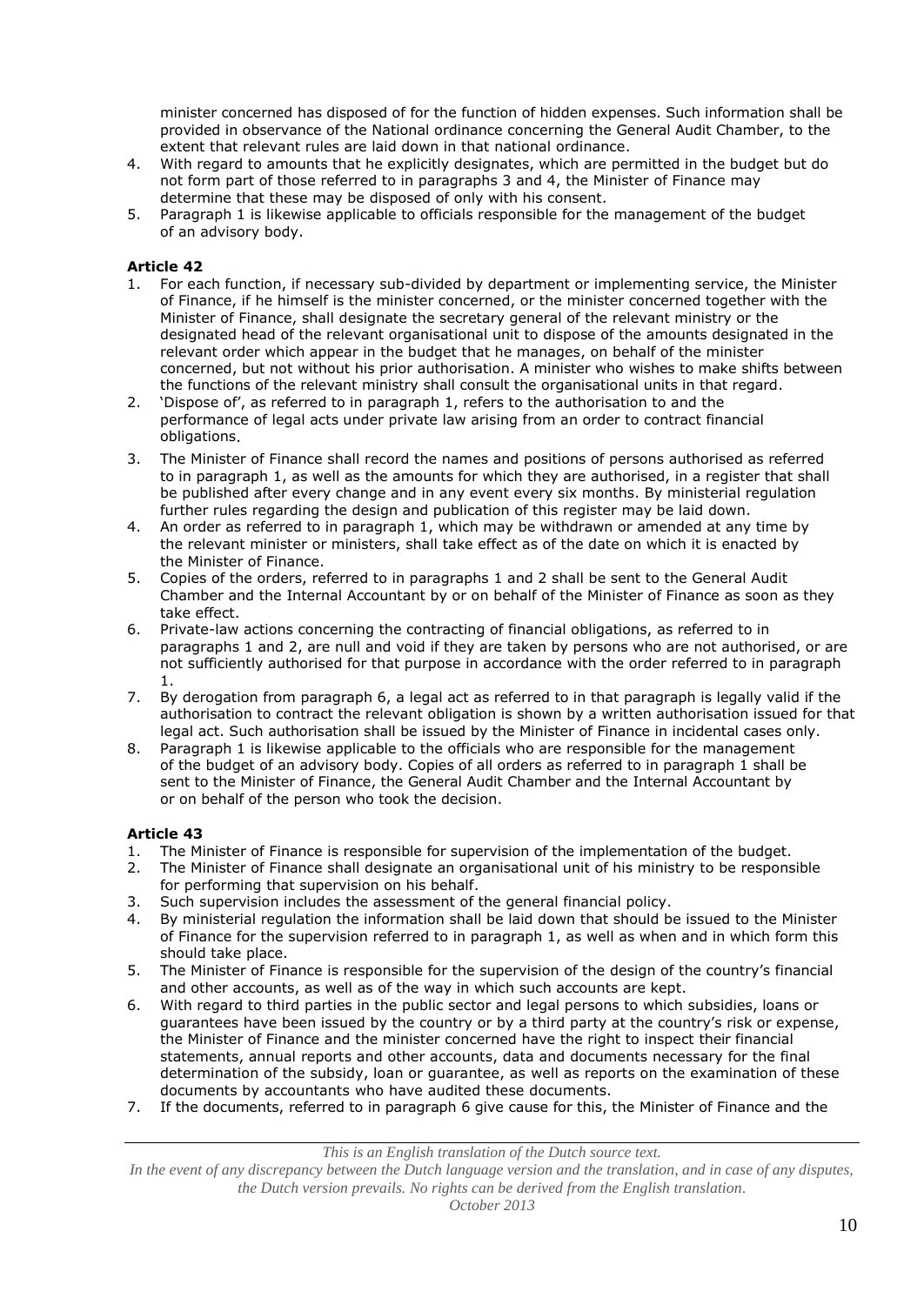minister concerned are authorised to obtain further information from the third party concerned or to require inspection of the missing records, documents and other information carriers, and also to institute an investigation based partly on the accounts of the third party concerned.

# **Article 44**

- 1. No later than 15 May of each year, the Minister of Finance shall present to Parliament a memorandum in which he makes a provisional report on the preceding service year and on the current service year, no later than 15 August of each year, and then no later than 15 November, he shall present a memorandum in which he makes a provisional report on the current service year.
- 2. In a memorandum referred to in paragraph 1, the Minister of Finance shall be consistent with the latest report that is included in such a memorandum or in the documents accompanying the budget or the financial statements.
- 3. The memorandum, referred to in paragraph 1 shall also include:
	- a. a review of the changes deemed necessary by the government in the estimates drawn up and of the consequences he expects these changes to have on the net income and expenses, the long-term budget and the country's finances;
	- b. a report concerning the legal acts that have been realised pursuant to Article 43.
- 4. By ministerial regulation other elements may be laid down which must be included in a memorandum as referred to in paragraph 1, in addition to the provisions of paragraph 2.

### **Article 45**

A memorandum as referred to in Article 44(1) shall be sent to the General Audit Chamber and the Internal Accountant for information, by or on behalf of the Minister of Finance, as soon as it has been presented to Parliament.

### **Article 46**

- 1. Only the Minister of Finance can be authorised by the National ordinance concerning the establishment of the budget to contract agreements concerning the issue of loans by the country.
- 2. Only the Minister of Finance, if he is the minister concerned, or the minister concerned together with the Minister of Finance, may be authorised by national decree, pursuant to a national ordinance, to:
	- a. lend funds belonging to the country to a third party;
	- b. issue surety for the financial obligations of a third party on behalf of the country.
- 3. Only the Minister of Finance, if he is the minister concerned, or the minister concerned together with the Minister of Finance, may be authorised by national decree, pursuant to a national ordinance, to:
	- a. found or co-found private-law legal persons on behalf of the country;
	- b. acquire or co-acquire shares in private-law legal persons on behalf of the country;
	- c. dispose of shares in private-law legal persons held by the country.
- 4. A national decree as referred to in paragraphs 2 or 3 shall be sent to Parliament and the General Audit Chamber by or on behalf of the Minister of Finance, for information. This dispatch shall take place in observance of the National ordinance concerning the General Audit Chamber, to the extent that relevant rules are laid down in that national ordinance.

# **Article 47**

- 1. The performance of work and the procurement of goods or services by the country shall be contracted by public tender.
- 2. The establishment of the budget entails no derogation from paragraph 1.
- 3. By derogation from paragraph 1, no public tender is required if the projected expenditure:
	- a. does not exceed the sum of ANG 50,000 in the case of the procurement of goods or services;
	- b. does not exceed the sum of ANG 150,000 in the case of the performance of work.
- 4. Derogation from paragraphs 1 and 3 is permissible by national decree proposed by the Minister of Finance if:
	- a. the procurement of goods and services or the performance of work is necessary as a result of a disaster; or

*This is an English translation of the Dutch source text.*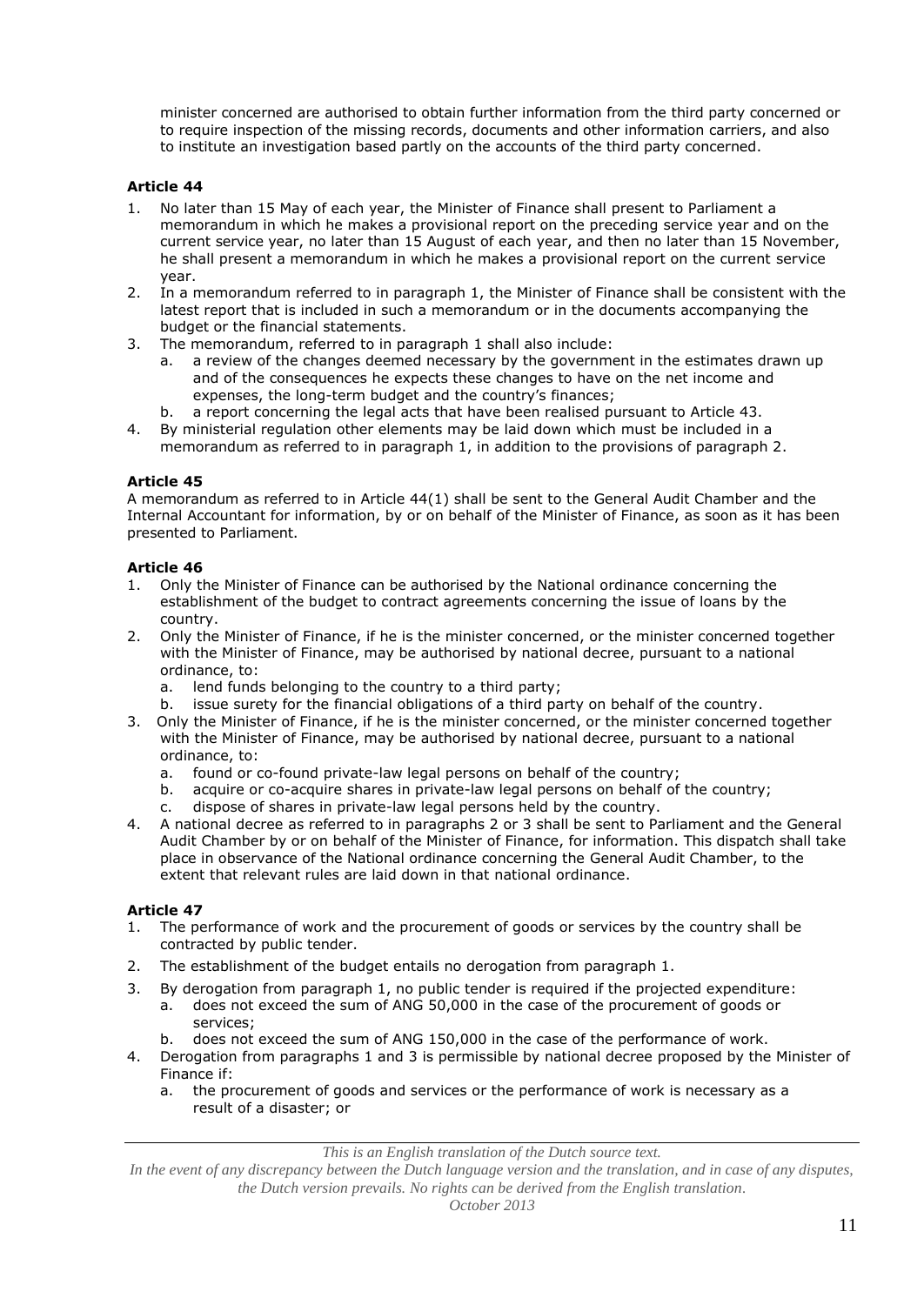- b. a delay in contracting is against the general interest.
- 5. A national decree, as referred to in paragraph 4, shall be sent to Parliament without delay.
- 6. By national decree, containing general measures further rules shall be laid down concerning the design and implementation of the contracting, as well as the way in which paragraph 4 is implemented.
- *§ 3. Changes and departures from the budget*

- 1. In the interests of a stringent budget policy, the threat of overruns of amounts included in the budget shall be prevented by appropriate and timely measures wherever possible.
- 2. 'Overruns' as referred to in 1, is deemed to include both expenses and investments that are higher and income that is lower than provided for in the budget.
- 3. by national decree, containing general measures further rules shall be laid down designed to reinforce budget discipline.

# **Article 49**

- 1. Changes in the budget shall be made by or pursuant to a national ordinance amending that budget or a national ordinance concerning the adoption of the financial statements.
- 2. Budget changes as referred to in paragraph 1, shall take place at fixed times during the year, together with the presentation of the implementing memoranda, referred to in Article 44(1).
- 3. by ministerial regulation rules may be laid down concerning the general design of draft national ordinances amending the budget.
- 4. The provisions of Sections 1 and 2 are likewise applicable to changes in the budget wherever possible.

### **Article 50**

- 1. In the following cases, departures from the budget are possible prior to the adoption of a national ordinance amending the budget:
	- a. if this is acutely necessary in the national interest;
	- b. in the event of unanticipated urgent needs during the service year, for which no provision is made in the budget.
- 2. In paragraph 1, 'acute' is deemed to refer to circumstances in which the country must absorb the consequences of war or the threat of war, a disaster or another exceptional occurrence.
- 3. To the extent that the assessment of whether there is an acute national interest is not assigned to another body in a statutory regulation, it is assigned to the Prime Minister. Following the relevant order, Parliament shall be notified in writing at the earliest opportunity of the financial consequences of this, adding proposals for absorbing these.
- 4. After the Council of Ministers has agreed that an urgent need has arisen, as referred to in paragraph 1(b), on the proposal of the relevant minister, the Minister of Finance may dispose of the necessary funds, to be charged to the sub-function for unforeseen expenses or the estimate for unforeseen obligations for investments, if these are sufficient.
- 5. Once he disposes of the necessary funds, the Minister of Finance shall ensure that the expenses and obligations for investments as referred to in this Article are transferred to the sub-function or the estimate for unforeseen obligations for investments to which they relate.
- 6. In the circumstances, referred to in paragraph 1(a), the relevant sub-functions or estimates for unforeseen obligations for investments in the budget shall not be deployed until the Prime Minister has taken a decision in that regard and in the circumstances, referred to in paragraph 1(b), until after the Minister of Finance has disposed of the relevant amount.
- 7. The Minister of Finance shall immediately draw up a draft national ordinance amending the budget for the relevant service year, with the accompanying explanatory memorandum, for a transfer as referred to in paragraph 4. He shall present this draft national ordinance with the accompanying explanatory memorandum to the Governor, on behalf of the Council of Ministers, for submission to Parliament.
- 8. A copy of a draft national ordinance as referred to in paragraph 7, and the accompanying explanatory memorandum, shall be sent to the General Audit Chamber and the Internal Accountant by or on behalf of the Minister of Finance as soon as it has been submitted to Parliament.

*This is an English translation of the Dutch source text.*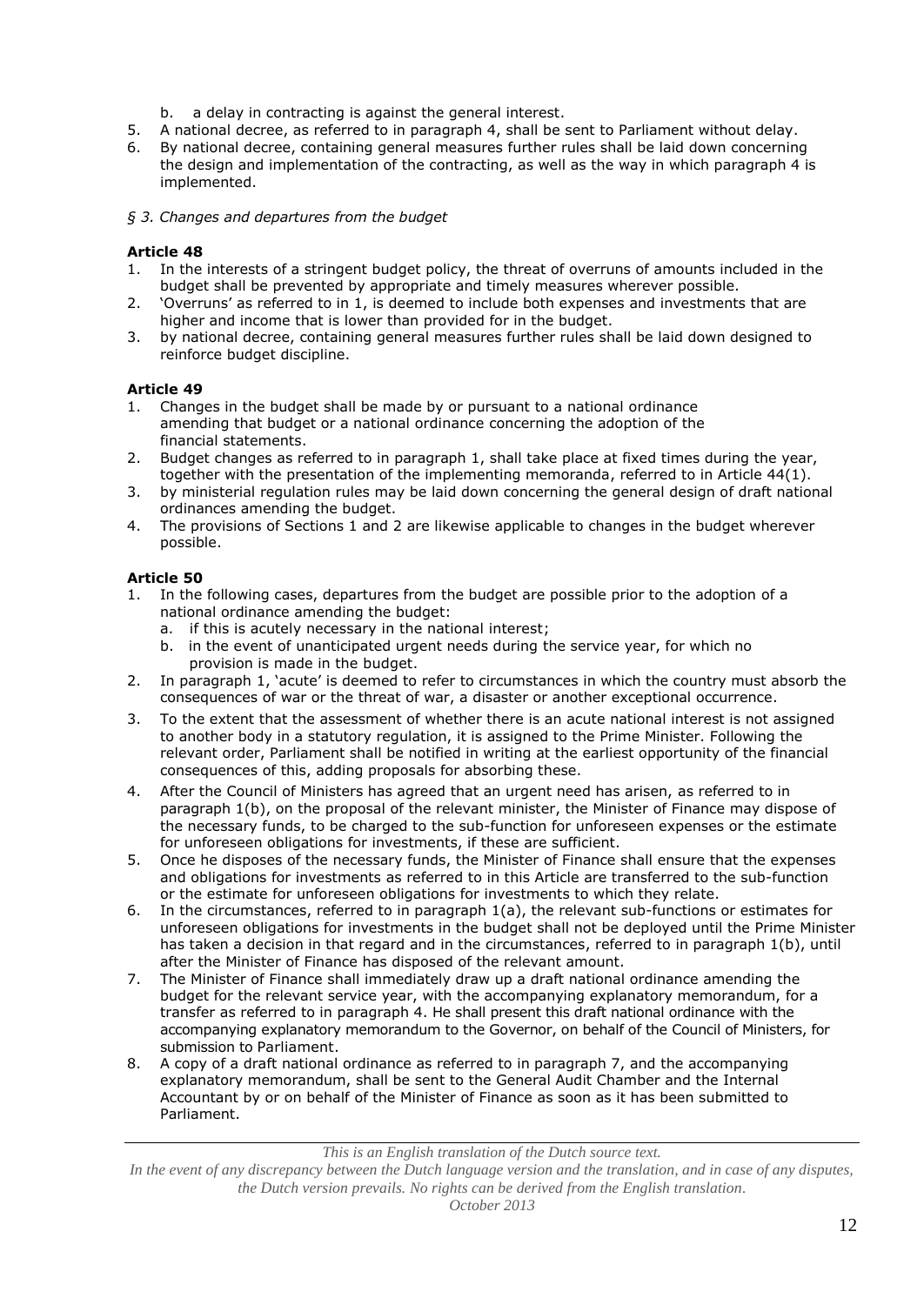- 1. Funds made available in the budget for the capital service in a service year, which have not led to obligations for investments may be added to the budget for the following service year by ministerial administrative decision during that service year, for the equivalent estimates concerning obligations for investments in the capital service.
- 2. If the amounts have been allocated for functions or concern estimates for investment obligations relating to the portfolio of a minister other than the Minister of Finance, the addition shall take place by a joint ministerial administrative decision of that minister and the Minister of Finance. The model for such a ministerial administrative decision may be laid down by ministerial regulation.
- 3. The ministerial administrative decision, referred to in paragraphs 1 and 2 shall state how provision can be made for coverage of the added amounts.
- 4. A ministerial administrative decision as referred to in paragraphs 1 and 2 shall take effect on the date on which they are enacted by the Minister of Finance.
- 5. As soon as a ministerial administrative decision as referred to in paragraphs 1 and 2 has entered into force, a copy shall be sent by or on behalf of the Minister of Finance to Parliament, the General Audit Chamber and the Internal Accountant. The copy shall be accompanied by an explanatory memorandum on the relevant administrative decision.
- 6. The addition of amounts in the budget to the functions or to the estimates for investment obligations for the following service year, as referred to in paragraphs 1 and 2, shall be ratified by Parliament by national ordinance amending the budget, as referred to in Article 46(1), or by national ordinance concerning the adoption of the financial statements, as referred to in Article 51.
- §*4. The preparation of the financial statements*

# **Article 52**

- 1. The financial statements concerning a service year shall be drawn up by the Minister of Finance before 1 September of the year following that to which they relate.
- 2. For the purpose of the preparation of the financial statements, each minister shall send the Minister of Finance the necessary financial data and the other information required for that purpose in good time.
- 3. The Minister of Finance may impose rules concerning the final date by which the other ministers must provide him with the financial information and other information, referred to in paragraph 2, and concerning their design.

# **Article 53**

- 1. The financial statements drawn up by the Minister of Finance shall be adopted by the Council of Ministers, following possible changes. Immediately after the financial statements have been adopted, the Minister of Finance shall send them to the General Audit Chamber and the Internal Accountant.
- 2. The accountant shall send his declaration and the accompanying report to the Minister of Finance within one and a half months of the receipt of the financial statements, and shall send a copy to the General Audit Chamber.
- 3. Within a term of one and a half months of the receipt of the copy of the accountant's report, the General Audit Chamber shall issue a report on its findings, as referred to in Article 100 of the Constitution, which shall also be addressed to Parliament.

# **Article 54**

- 1. Within one month of the issue of the report of the General Audit Chamber, referred to in Article 53(3), the government must submit a draft national ordinance concerning the adoption of the financial statements to Parliament, for ratification of the financial management of the ministers in relation to the preceding service year.
- 2. The following shall accompany the draft national ordinance concerning the adoption of the financial statements:
	- a. an auditor's report and the accompanying report of the accountant;
	- b. the report issued by the General Audit Chamber on its finding regarding the financial

*This is an English translation of the Dutch source text.*